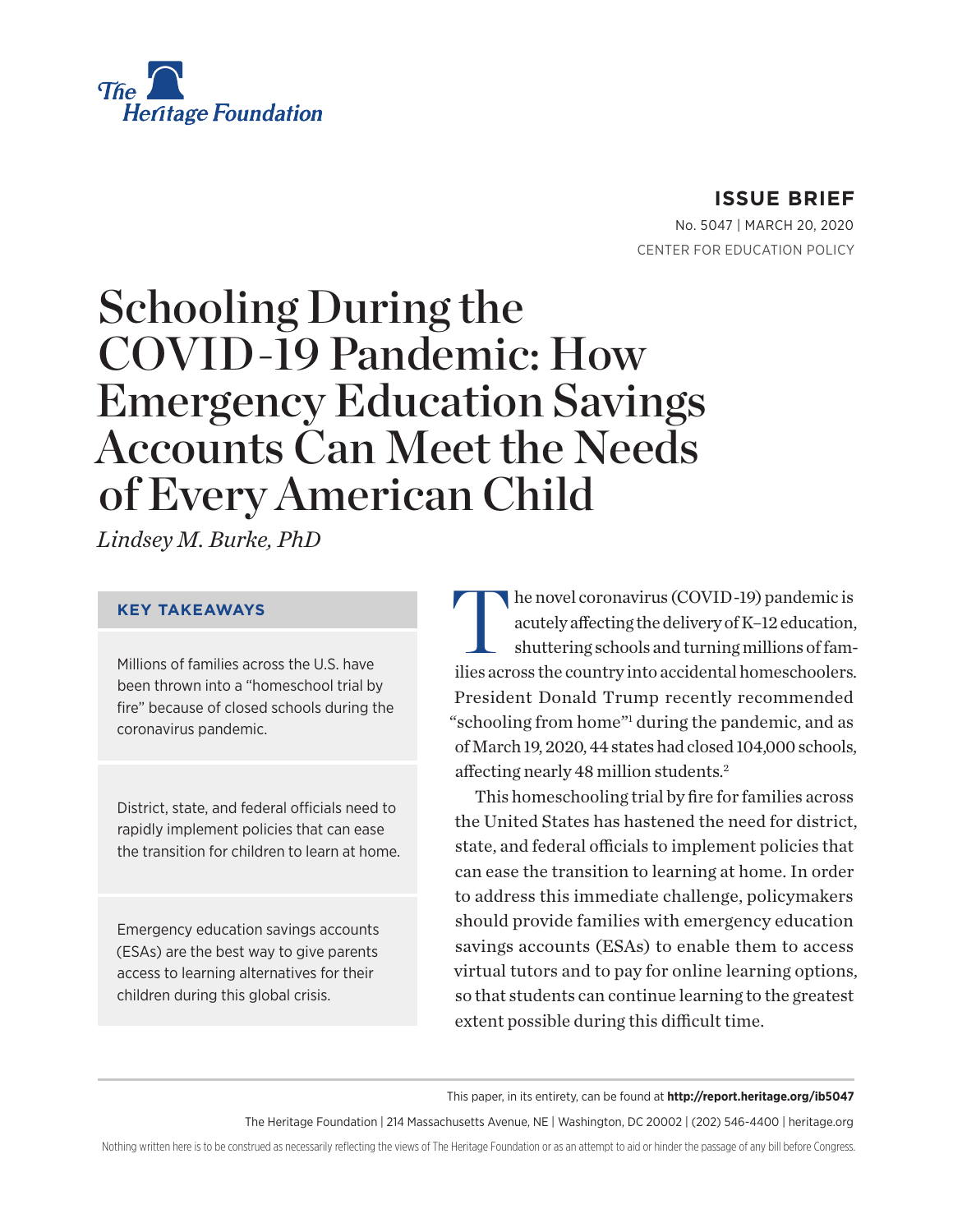At all levels, government officials can address two concurrent challenges created by the crisis by (1) supporting "social distancing" among all Americans, and (2) helping students continue their education outside the classroom.

Education is a quintessentially local issue, with 90 percent of public K–12 revenue derived from state and local taxes. All state constitutions include language mandating the provision of public education,<sup>3</sup> and taxpayers underwrite a system of public schools in the states. Although 29 states and the District of Columbia have implemented private school choice options in the form of vouchers, tax credit scholarships, and newer education savings accounts, the vast majority of students attend an assigned district school. Due to circumstances beyond their control, parents are currently unable to access these public schools. It is therefore the legitimate role of state and local level governments to respond to the education challenges presented by the COVID-19 pandemic—a role that extends in a far more limited way to the federal government.

States, and in a limited capacity, Congress, can build the supply of private instructors, tutors, special education service providers, and curricular resources to meet K–12 education demand by immediately allowing existing public education dollars to follow students to providers of choice in the form of ESAs. These immediate policy changes would serve families during this time of crisis, without leading to government overreach.

#### Emergency Policy Reform—Education Savings Accounts

In 2011, Arizona became the first state to implement education savings accounts, and since that time four other states have followed suit: Florida, Mississippi, Tennessee, and North Carolina. Although the mechanics differ slightly in each of those five states, the basic architecture is the same. First, families receive a portion (typically 90 percent) of their child's *state per-pupil* education funds in a restricted-use account. Funds are distributed quarterly by the state, and families must provide receipts for their expenditures to the administering entity before receiving the subsequent quarter's distribution. Some states provide ESAs to families using Visa debit cards (loaded with the state per-pupil funding that would have been spent in public school), while others reimburse families for approved education expenses. Notably, many ESA payments can be made without contact with another person, for example, when using the ESA to purchase educational resources online or to pay a virtual private tutor.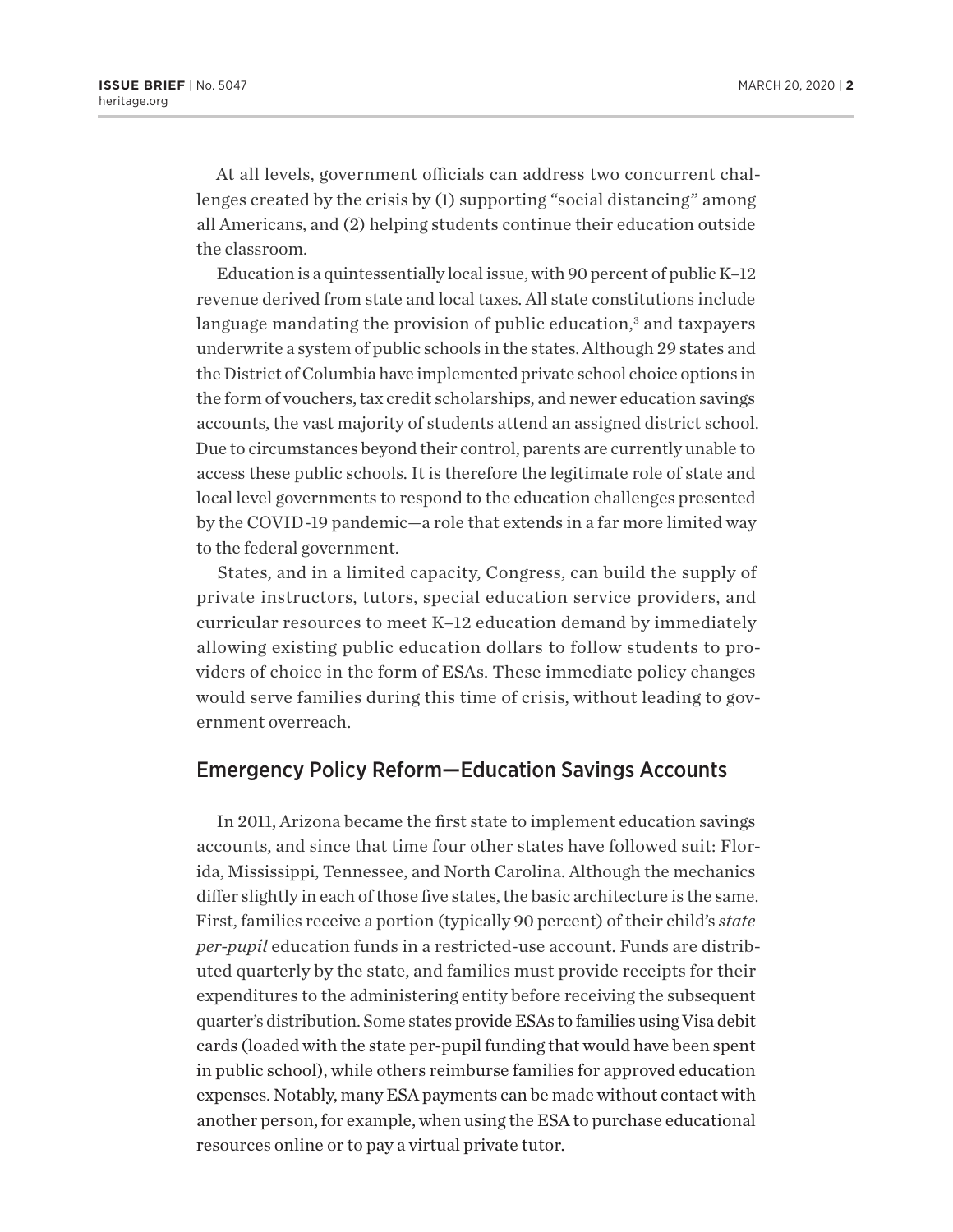Once a family's ESA is populated with the child's state per-pupil funds (\$6,000 per year, on average, in Arizona), the parents can then use those funds to pay for any education-related service, product, or provider of choice. Unused funds can be rolled over from year to year in anticipation of future education-related expenses or for subsequent higher education expenses. Broadly, families can use their ESAs to pay for:

- Private school tuition.
- Textbooks,
- Private tutoring,
- Online courses.
- Standardized tests,
- Special education services and behavioral therapy, $4$
- Curriculum and educational materials, $5$
- Assistive technology,
- Public school services (individual public school classes), and
- Contributions to a college savings account.

Several of these approved expenses are particularly well-suited to provide support to families who have found themselves in the position of homeschooling their children without much advance notice. Private tutoring conducted virtually, online courses, certain special education services provided virtually, and numerous curricular resources can help families as they navigate these new education waters. In the five states with existing ESA programs, approved tutors must have a state teaching certificate or state substitute teaching certificate on file, in addition to a bachelor's degree.

Despite being relatively new, families have quickly entered ESA programs in states where they are available. While student eligibility varies by state, today nearly 22,000 students across the country use an ESA to finance tuition at participating private schools, and to pay for private tutors, to access online courses, and to receive special education therapies.<sup>6</sup> While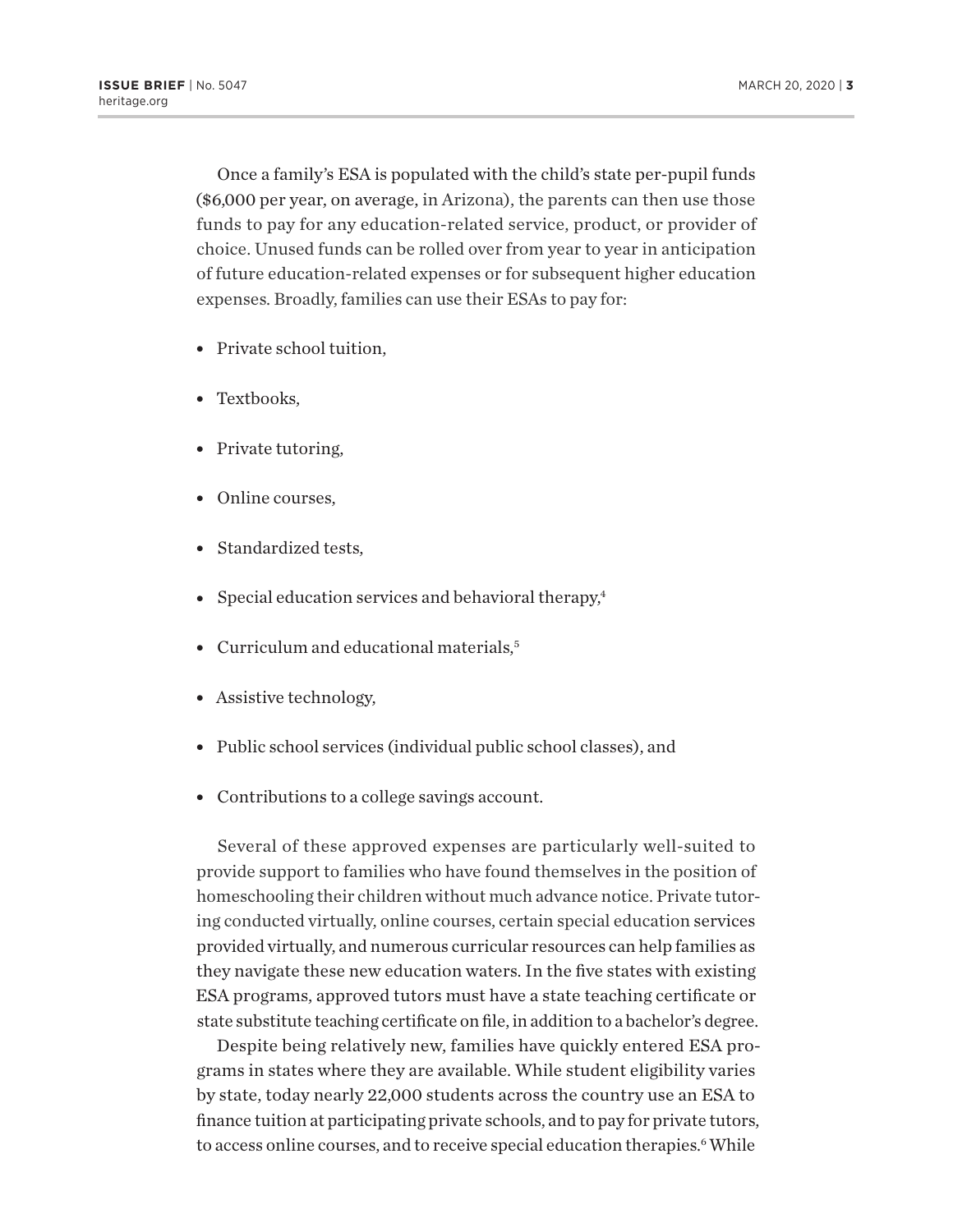accountability for academic outcomes rests with parents, and it is up to the parents to use their ESA to pay for resources in core academic subjects, states have implemented strict fiscal controls for taxpayers. Accounts are subject to audits by the agency that administers the program in the state, and the state agency can refer a substantial misuse of funds to the attorney general.

**Bolstering the Supply of Tutors to Meeting Demand.** The COVID-19 outbreak is disrupting jobs in nearly every sector of the economy, from food and service industry workers to high-skilled employees in colleges and universities across the country. The high-skilled labor market may soon have increased capacity to provide expertise in niche areas to students across the country virtually. From the college professor or high school teacher who has to work remotely, to the mid-career professional in a variety of other fields, enabling those individuals to work as private tutors, and for students to learn from them virtually and for parents to pay for the services using an ESA populated with their child's public education funds, could help overcome the current schooling situation affecting tens of millions of students across the country.

#### State-Level Reform Mechanics

In order to address the K–12 schooling problem associated with the COVID-19 pandemic, states should take the following immediate actions:

- **Provide ESAs to families for the remainder of the academic year.** States should provide families with ESAs populated with 90 percent of what the state (no local and no federal funding) would have spent on the child in the public school system. The amount should be prorated, shifting the remaining funding the state would have spent on the child in his/her public school through June 2020 into a parent-controlled ESA. Families should then be allowed to use their ESAs to pay for private tutors, online tutors, special education services and therapists, online courses, and curricula (such as textbooks).
- **Expand existing ESA programs.** In states that are already home to ESA programs (Arizona, Mississippi, Florida, Tennessee, and North Carolina), student eligibility should be expanded to all students in the state, reflecting the fact that the coronavirus pandemic affects all families.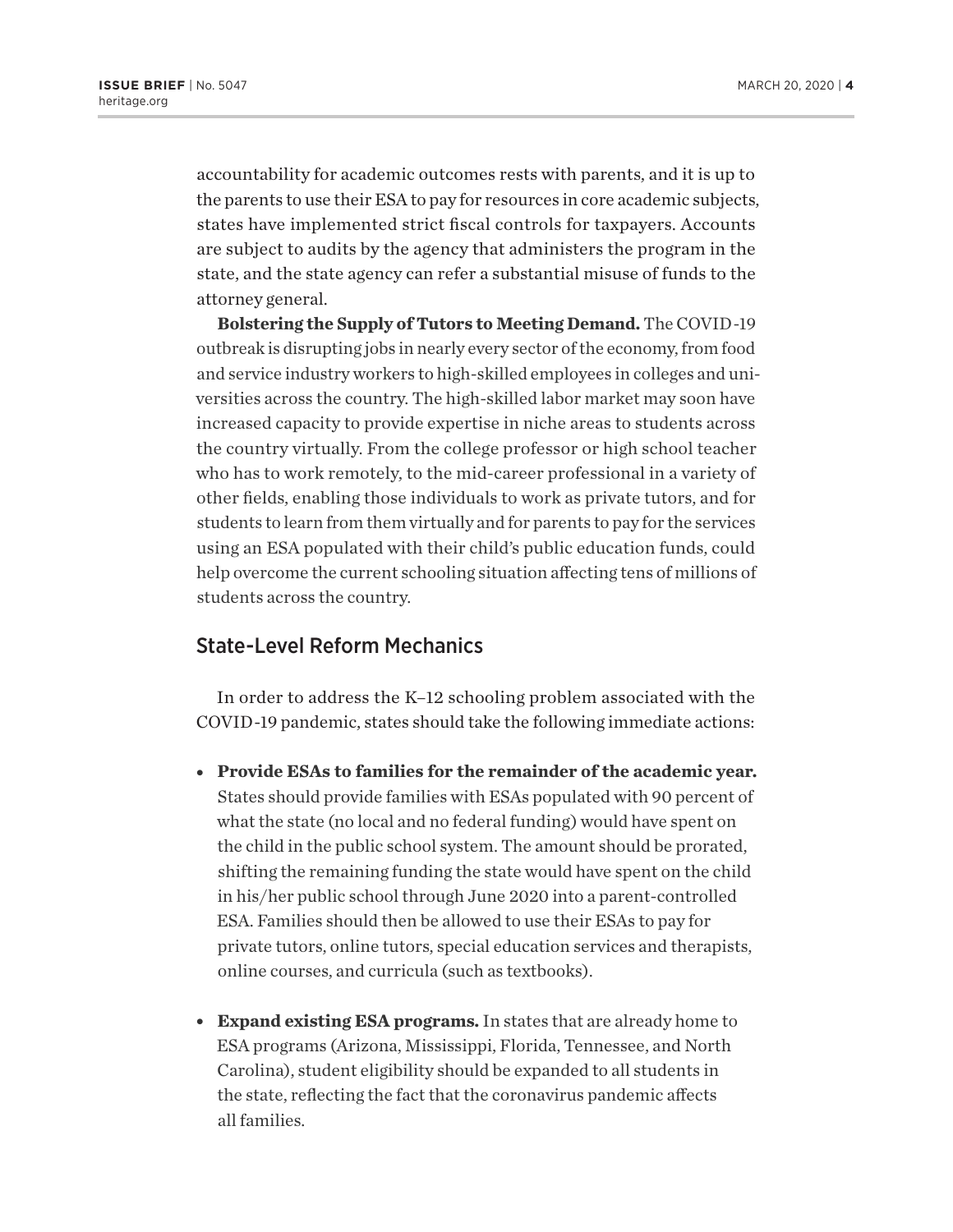<sup>l</sup> **Relax teacher certification regulations to boost the supply of private tutors.** A robust supply-side response is critical for an ESA program to function well and maximize the benefit to students. Regulations can make it difficult for suppliers and new providers, such as private tutors, to enter the market. While maintaining the requirement that private tutors hold bachelor's degrees, states should relax the requirement that they also have a state-approved teaching license. This emergency reform could significantly boost the supply of available private tutors, increasing the number of instructors whom parents can pay with their ESAs, and from whom students can learn online.

### Federal-Level Reform Mechanics

Although education is constitutionally left to the states, the federal government currently operates dozens of education programs costing tens of billions of dollars annually. To allow free markets in education to flourish, reforms should focus broadly on winding down federal education programs and spending. However, Congress should use *existing* dollars authorized under the Individuals with Disabilities Education Act (IDEA) to:

**• Provide micro-ESAs for students with special needs through IDEA portability.** Approximately seven million children across the country access special education services funded in part through the IDEA. The law is currently funded at \$13.6 billion.7 Congress should allow existing IDEA funds to be used by those seven million children with special needs as a micro-ESA for the remainder of the school year, enabling them to pay for online special education tutors, services, and products. These would be "micro" in nature because per-student IDEA funding is approximately \$1,700 annually.<sup>8</sup> Providing eligible students 90 percent of those funds would result in an ESA of approximately \$1,500, which would be prorated by the school district for the remaining three months of the academic year. This would provide additional (albeit limited) funds for families with children with special needs, which could be combined with the state-level ESAs outlined above, available to all students.

The coronavirus has created unprecedented education challenges for millions of families across the country. Freeing-up *existing* education spending at the state and federal level to provide emergency ESAs to students will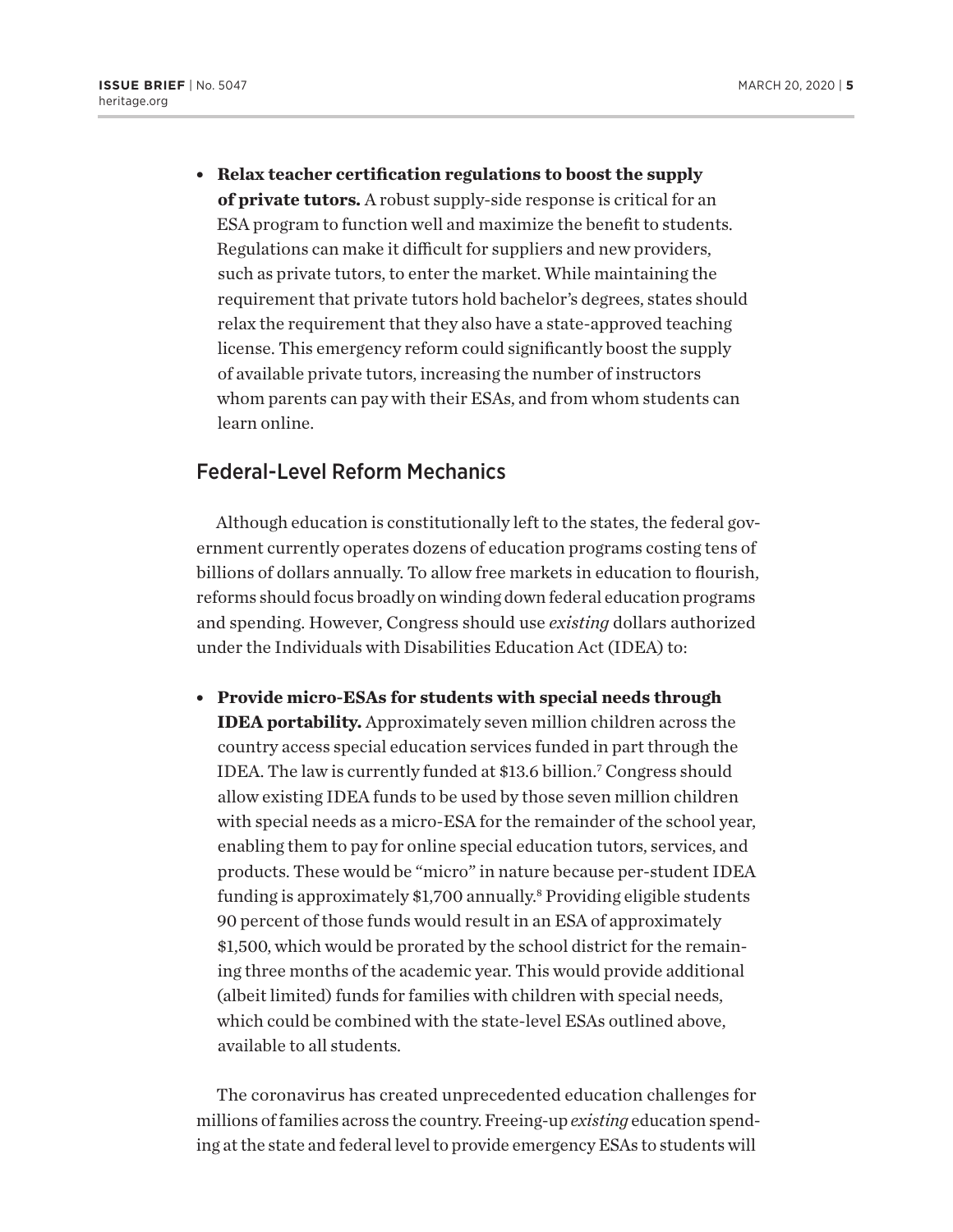help limit disruption to their education while continuing the necessary practice of social distancing. It will also help unlock a supply of private tutors who can meet the demands of families who have found themselves homeschooling on short order.

Families are currently unable to access the public school they rely on and that they fund as taxpayers. As such, states should immediately make remaining education dollars student-centered for the remainder of the year, providing ESAs—and education security—to students from coast to coast.

Lindsey M. Burke, PhD, is the Director of the Center for Education Policy and the Will Skillman Fellow in Education, of the Institute for Family Community, and Opportunity, at The Heritage Foundation.